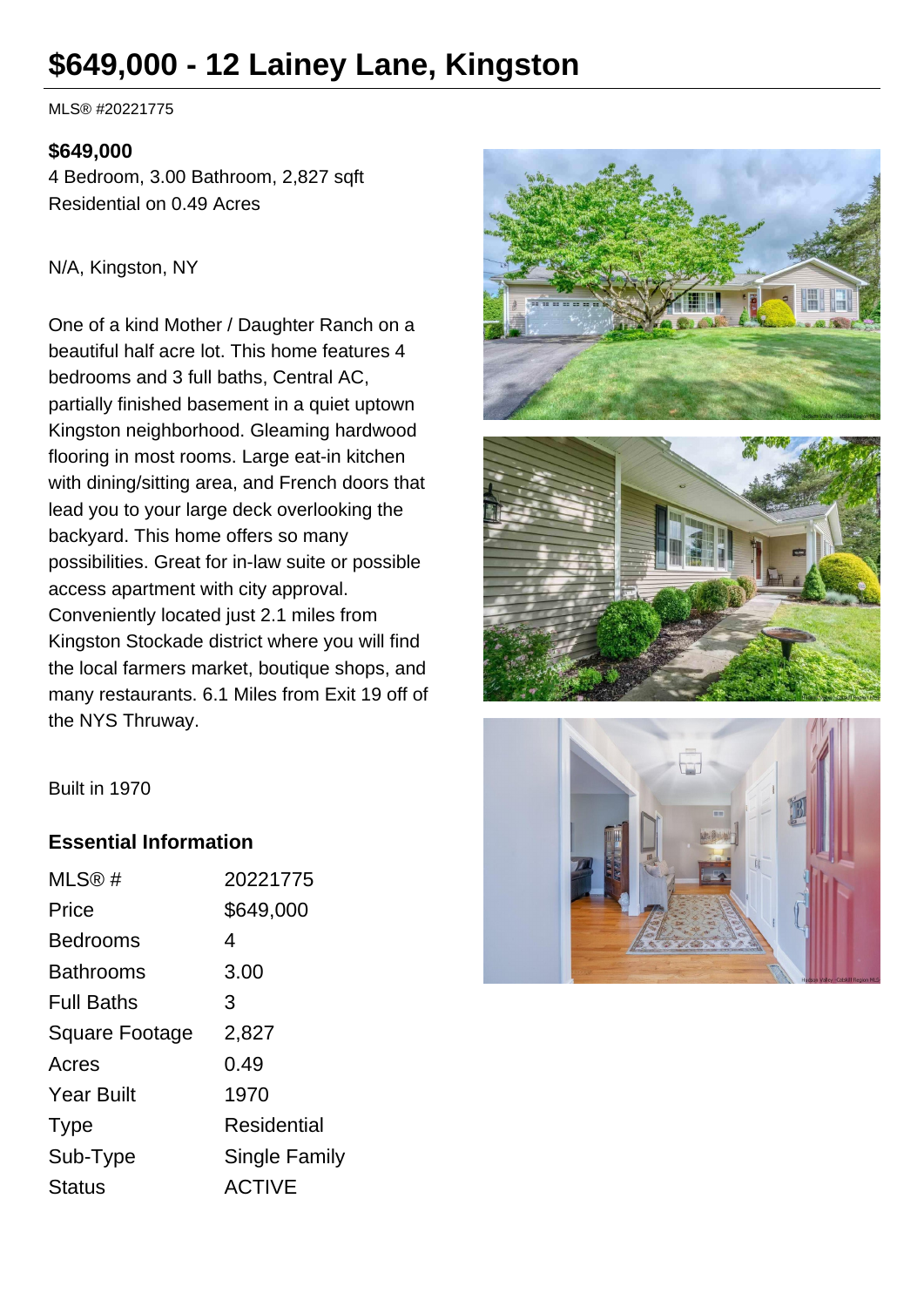# **Community Information**

| Address         | 12 Lainey Lane        |
|-----------------|-----------------------|
| Area            | <b>KINGSTON, CITY</b> |
| Subdivision     | N/A                   |
| City            | Kingston              |
| County          | <b>Ulster County</b>  |
| <b>State</b>    | NY                    |
| <b>Zip Code</b> | 12401                 |

## **Amenities**

| # of Garages |                        |
|--------------|------------------------|
| Garages      | <b>Garage Attached</b> |

# **Interior**

| Appliances        | DRYER, DISHWASHER, REFRIGERATOR, RANGE, WASHER |
|-------------------|------------------------------------------------|
| Heating           | <b>FORCED AIR</b>                              |
| Cooling           | <b>CENTRAL</b>                                 |
| Fireplace         | Yes                                            |
| <b>Fireplaces</b> | <b>GAS</b>                                     |

## **Exterior**

| Roof         | <b>ASPH SHINGLE</b> |
|--------------|---------------------|
| Construction | <b>FRAME/STICK</b>  |

# **School Information**

| <b>District</b> | <b>KINGSTONCONSOLD</b> |
|-----------------|------------------------|

## **Additional Information**

| Zoning             | 32       |
|--------------------|----------|
| Taxes (total)      | \$11,695 |
| <b>General Tax</b> | \$4,466  |
| <b>School Tax</b>  | \$7,229  |

## **Listing Details**

| <b>Listing Agent</b>  | Louis Naccarato            |
|-----------------------|----------------------------|
| <b>Listing Office</b> | <b>Murphy Realty Group</b> |



 The data relating to real estate on this website comes in part from the IDX of the Multiple Listing Service of Ulster County, Inc. Real estate listings held by brokerage firms other than [INSERT BROKER NAME] are marked with IDX logo and the detailed information about them includes the name of the listing broker.